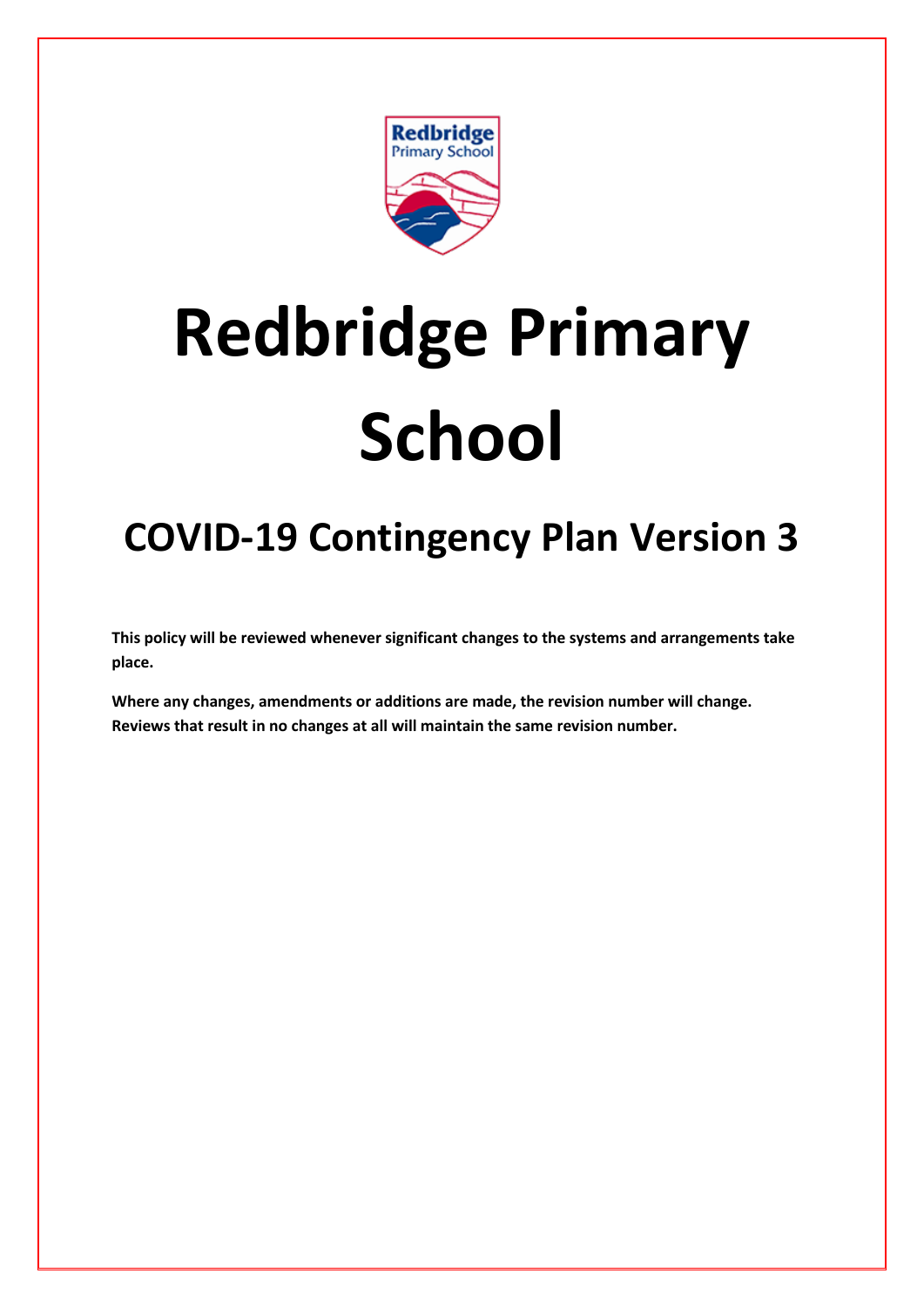## **Introduction**

It is the responsibility of Redbridge Primary School and the Leadership Team to:

- Have in place a plan for responding to a major emergency
- Keep it up to date
- Ensure that the relevant people are aware of its existence, contents and implications for themselves.

In responding to an incident the aim should always be to ensure:

- Rapid and appropriate action is taken
- Accurate information is provided
- Normal academy/provision routines are maintained as far as possible, giving continuity to students/interns
- Immediate, sensitive and non-intrusive support is offered.
- Records of incidents are kept and relevant risk assessments updated.

## **Definition**

*'an event – or events- usually sudden, which involve experiencing significant personal distress, to a level which potentially overwhelms normal responses and procedures and which is likely to have emotional and organisational consequences'.*

## **Contingency Planning for serious disruptive events or emergencies**

This document is designed to ensure that as far as possible, any emergency Redbridge Primary School may face, will be dealt with efficiently and speedily, thus limiting hazardous, dangerous and distressing circumstances.

An incident becomes a critical incident when it constitutes a serious disruption arising with little or no warning on a scale beyond the coping capacity of the school operating under normal conditions, and requiring the assistance of the Emergency Services and/or London Borough of Redbridge and others. This Contingency Plan works alongside and complements the Business Continuity Plan.

The COVID-19 (Coronavirus) pandemic required educational provisions to respond quickly to mitigate the impact of: the pandemic threat, isolation and lockdown which led to the need to swiftly implement procedures for the management of the risk of infection and ensure educational provision could continue. Subsequent government plans during this period continued to rapidly change which created the need for Redbridge Primary School to continue to review and adapt operations to ensure education for its students/interns and support for staff could be provided.

With an uncertain future, Redbridge Primary School have created this contingency plan to ensure that we have considered and planned for a variety of disruptive or emergency scenarios.

Examples of such incidents impacting on the school could include: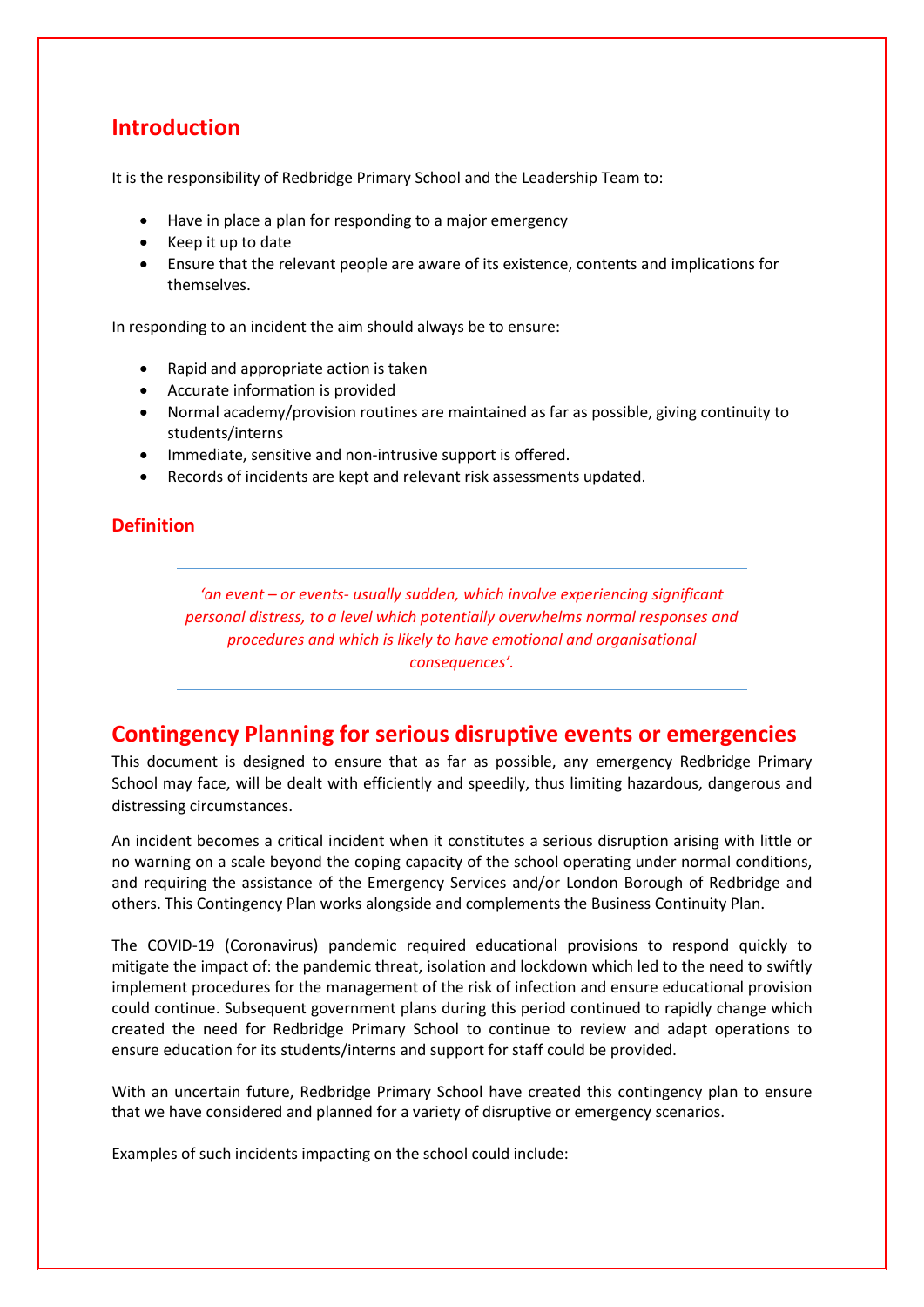- *Pandemics (e.g. Coronavirus) with a local or national outbreak causing a full or partial closure*
- *Loss or significant shortage of staff as the result of any of the above disruptive events*

These incidents might occur:

- On the school during working hours
- On Redbridge Primary School premises as part of the after-hours activities
- Within the local community involving students, staff and parents

## **Our Practice**

#### **Curriculum**

We will address sensitive issues such as death, bereavement and serious injury as appropriate within the general curriculum. Therefore students will not have to address these issues for the first time following a critical incident. These issues may be covered through studies in R.E., Geography, History, PSHCE and tutorial sessions. When a significant period of curriculum time has been lost and online learning has not been sufficient or appropriate, a recovery curriculum will be implemented to address any of the above needs and begin to addressing any key aspects of learning gaps which may have been identified.

#### **Remote Education**

Where a class, group or small number of pupils need to self-isolate, or there is a local lockdown requiring pupils to remain at home, Redbridge Primary School will offer immediate remote education.

Teachers must be available between 9am and 3.15pm. If they're unable to work for any reason during this time, for example due to sickness, they should report this by contacting a member of the Leadership Team.

This meets the expectations set out in the DfE guidance 'Remote Education Support' <https://www.gov.uk/guidance/remote-education-during-coronavirus-covid-19>

Teachers are responsible for:

• Planning with the other members of their Year Group team (teaching staff and support staff) home learning activities that are appropriate and suitable for their pupils on a weekly basis;

- Ensuring the Remote Learning is monitored by their Year Lead and the Lead from SLT
- Accepting the fact that learning remotely will be more difficult, so tasks will be set in smaller steps to allow for this and will not necessarily need to be completed online;

• Keeping in contact with children through the Google Classroom, responding to messages and emails to the class.

- Replying to messages during the normal teaching hours 9am 3.15pm;
- Attending virtual meetings with other members of staff as required;
- Allowing flexibility in the completion of activities, understanding that the circumstances leading to our closure will affect families in a number of ways;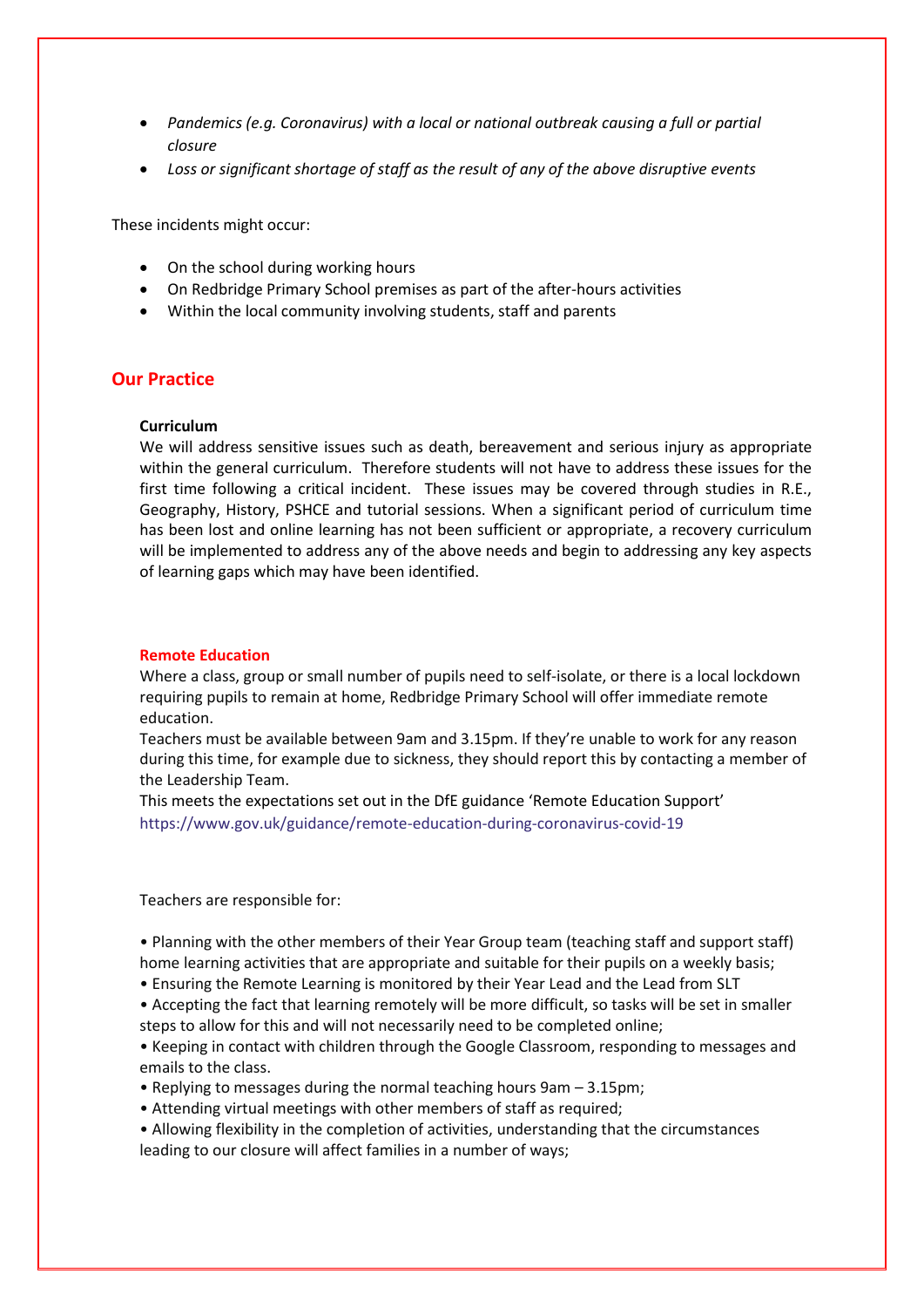• Engaging in other professional duties as much as circumstances allow e.g. Policy or Curriculum Development, caring at school for vulnerable children and children of key works as per rota, etc; • Flagging any data protection breaches to the data protection officer ( Rabina Khanam)

Reporting any safeguarding concerns to the DSL ( Louisa Panzu)

## **If a child is self-isolating due to a suspected or confirmed case:**

- Each year group's planning and resources are uploaded onto the year group homework page on DB ( Google Classrooom when it is up and running) weekly so the child can access the remote education immediately. The work online will mirror exactly what is happening in the classroom. The resources include:
	- **Lesson plans**
	- **PowerPoints**
	- **Lesson resources**
	- **Any worksheets/activities**

## **If a whole bubble is self-isolating due to a confirmed case:**

If a whole Bubble needs to close. The learning for that Bubble moves online. This will be via DB (until the end of September) and then Google Classroom. The expectation is that all pupils will receive the same provision in terms of set work as they would in the classroom. The teachers will include a combination of pre-recorded, live sessions and work set. Teachers will also make good use of the resources on Oak National Academy to further support the children.

## **When planning remote learning Redbridge Primary School expects all its teachers to:**

- plan a programme that is of equivalent length to the core teaching pupils would receive in the school and ideally including daily contact with teachers through Google Classroom
- set learning tasks in line with Year Group Expectations, so that they have meaningful and ambitious work each day in a number of different subjects.
- *teach a planned and well-sequenced curriculum so that knowledge and skills are built incrementally, with a good level of clarity about what is intended to be taught and practised in each subject.*
- *provide frequent, clear explanations of new content/skills, delivered either directly by a teacher or through high quality curriculum resources and/or videos.*
- *gauge how well students/interns are progressing through the curriculum, using questions and other suitable assessment tasks*
- check work and feedback on all children's learning daily.
- adjust the pace or difficulty of what is being taught in response to questions or assessments, including, where necessary, revising material or simplifying explanations to ensure students'/interns' understanding.
- Must be aware to not place significant demands on parents' for help or support.

## **Safeguarding and Remote Education**

Statutory guidance on online safety can be found in Annex C of 'Keeping Children Safe in Education' and in each provision's Safeguarding Policy. These must be read and adhered to by all staff prior to engaging in the delivery of remote education. Parents/Carers should also be supported in understanding e-safety and how to effectively monitor their child's use of the internet and online activity. Appendix 1 provides further detail of resources which can be shared with parents/carers.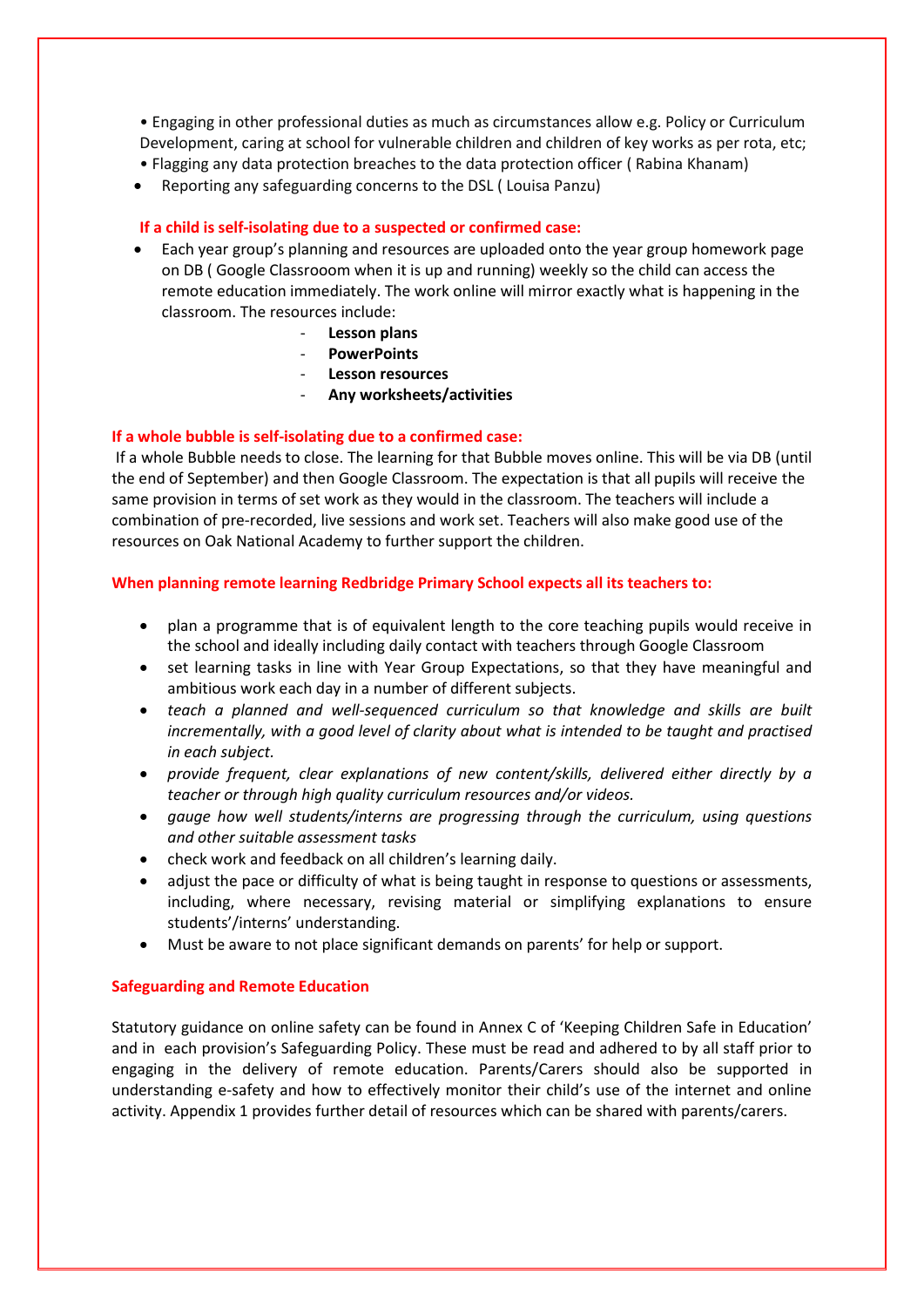## **Remote Learning Weekly Provision Overview**

There are three strands to our Remote Learning Provision:

| Reason for absence:                    | <b>Remote Learning Provision</b>              |
|----------------------------------------|-----------------------------------------------|
| Isolating awaiting a test result       | Family will be directed to the Oak National   |
|                                        | Academy                                       |
| 14 day isolation - individual children | 2 week block of learning and resources        |
|                                        | available immediately via DB/Google Classroom |
| Closure of a bubble                    | Teacher sets work, live streamed videos, pre- |
|                                        | recorded videos, daily feedback given via     |
|                                        | Google Classroom                              |

Our remote learning provision in the event of a whole year group bubble closure will be comprised of a combination of pre-recorded instructional videos, live online meetings hosted by the teacher and activities set for children to complete independently which can be the submitted to the class teacher for feedback. Google classroom will be the platform that the school uses with each class having its own 'classroom' set up. Class teachers will also have a dedicated class email account linked to their own personal LGFL school account which families in their class will have access to.

Teachers to plan 5 Maths, 5 English and two Topic sessions for each week

The Remote Learning provision MUST begin the day following a bubble closure. If the closure was to happen mid-week the Remote Learning would start on the next school day and will need to include:

- The learning that was already planned for that day
- The activities already planned.

The following timetable will begin with new learning on the Monday.

Each class teacher will be asked to follow the following timetable of provision for their class (key task for each day is shown in **bold**);

| Day 1                              | Day 2                          | Day 3                        | Day 4                    | Day 5                        |
|------------------------------------|--------------------------------|------------------------------|--------------------------|------------------------------|
| <b>Morning challenge</b>           | <b>Morning challenge</b>       | <b>Morning challenge</b>     | <b>Morning challenge</b> | <b>Morning challenge</b>     |
| uploaded onto Google               | uploaded onto Google           | uploaded onto Google         | uploaded onto Google     | uploaded onto Google         |
| classroom                          | classroom                      | classroom                    | classroom                | classroom                    |
|                                    |                                |                              |                          |                              |
| This could be your Daily           | This could be Daily Dash or    | <b>Class teacher to host</b> | Class teacher to ensure  | <b>Class teacher to host</b> |
| Dash or a quick fun                | quick handwriting              | small group live online      | that they are            | social live online meeting   |
| activity eg How many star          | activities                     | meetings with children       | contactable              | with the children to         |
| jumps can you do?                  |                                | to provide further           | throughout the school    | provide a summary of         |
|                                    | <b>Class teacher to ensure</b> | guidance and any             | day from 9am-3.30pm,     | that week's learning and     |
| <b>Pre-recorded video</b>          | that they are contactable      | additional modelling         | responding to            | to provide an                |
| uploaded onto Google               | throughout the school day      | that the children might      | messages and work        | opportunity for the          |
| classroom                          | from 9am-3.30pm,               | need to support them         | posted from the          | children to share any        |
| Each class teacher to<br>$\bullet$ | responding to messages         | with their learning for      | children on Google       | work they are                |
| upload pre-recorded                | and work posted from the       | the week. (3x groups of      | classroom and            | particularly proud of (2x)   |
| instructional video                | children on Google             | 10 children for 20           | responding to any        | groups of 15 children for    |
| setting the scene for              | classroom and responding       | minutes)                     | emails their class email | 30 minutes)                  |
| the week ahead.                    | to any emails their class      | The purpose of the live      | box requesting support   |                              |
| This is to include the             | <b>email box</b> requesting    | online meetings is for       | or clarification from    | Class teacher to ensure      |
| outline of learning                | support or clarification       | the teacher to support       | families within their    | that they are contactable    |
| journey for the                    | from families within their     | with the children's          | class.                   | throughout the school        |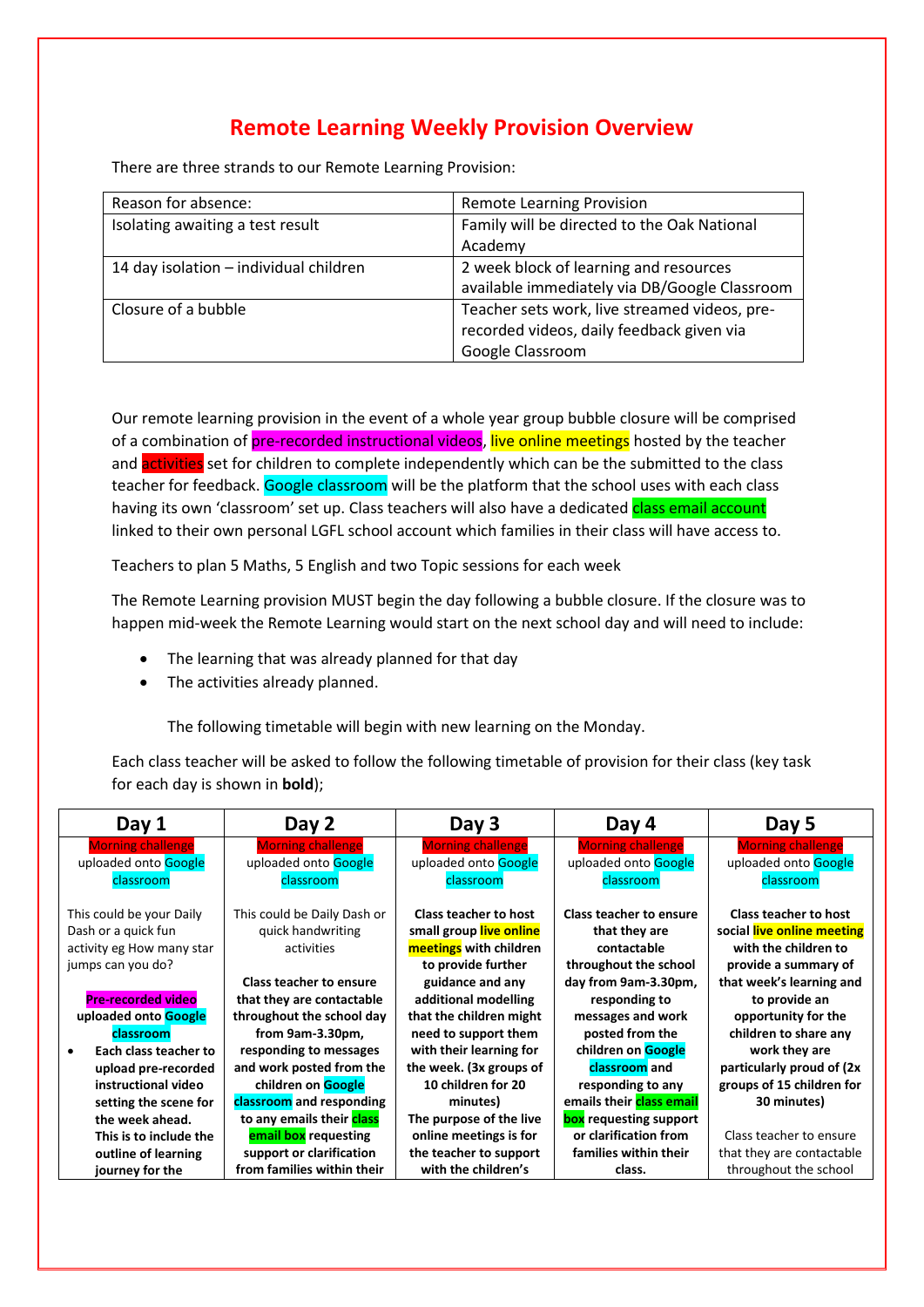|                                                                                                                                                      | week.                               | class.                      | learning. It is not just a  |                             | day from 9am-3.30pm,        |
|------------------------------------------------------------------------------------------------------------------------------------------------------|-------------------------------------|-----------------------------|-----------------------------|-----------------------------|-----------------------------|
|                                                                                                                                                      | <b>Maths Learning</b>               |                             | social meet ip.             | <b>Children to work</b>     | responding to messages      |
|                                                                                                                                                      | Video - modelling                   | Children to work through    |                             | through Thursday's          | and work posted from        |
|                                                                                                                                                      | specific strategies                 | Tuesday's activities on     | Class teacher to ensure     | activities on Google        | the children on Google      |
|                                                                                                                                                      | that they would like                | <b>Google Classroom and</b> | that they are               | <b>Classroom and submit</b> | classroom and               |
|                                                                                                                                                      | the children to use.                | submit for the teacher to   | contactable throughout      | for the teacher to          | responding to any emails    |
|                                                                                                                                                      | Teachers can use                    | feedback.                   | the school day from         | feedback.                   | their class email box       |
|                                                                                                                                                      | paper or                            |                             | 9am-3.30pm,                 |                             | requesting support or       |
|                                                                                                                                                      | whitebaords to do                   |                             | responding to messages      |                             | clarification from families |
|                                                                                                                                                      | this.                               |                             | and work posted from        |                             | within their class.         |
|                                                                                                                                                      | <b>English Learning</b>             |                             | the children on Google      |                             |                             |
|                                                                                                                                                      | Video - model key                   |                             | classroom and               |                             | Children to work through    |
|                                                                                                                                                      | skills for the                      |                             | responding to any           |                             | Friday's activities on      |
|                                                                                                                                                      | learning that week.                 |                             | emails their class email    |                             | Google Classroom and        |
|                                                                                                                                                      | <b>Lesson plans,</b>                |                             | box requesting support      |                             | submit for the teacher to   |
|                                                                                                                                                      | <b>PowerPoints and Lesson</b>       |                             | or clarification from       |                             | feedback.                   |
|                                                                                                                                                      | <b>Resources</b> for the week       |                             | families within their       |                             |                             |
|                                                                                                                                                      | uploaded on Google                  |                             | class.                      |                             |                             |
|                                                                                                                                                      | classroom for the                   |                             |                             |                             |                             |
|                                                                                                                                                      | subjects of Maths,                  |                             | <b>Children to work</b>     |                             |                             |
|                                                                                                                                                      | <b>English and topic.</b>           |                             | through Wednesday's         |                             |                             |
|                                                                                                                                                      |                                     |                             | activities on Google        |                             |                             |
|                                                                                                                                                      |                                     |                             | <b>Classroom and submit</b> |                             |                             |
|                                                                                                                                                      |                                     |                             | for the teacher to          |                             |                             |
|                                                                                                                                                      |                                     |                             | feedback.                   |                             |                             |
| Additional pre-recorded instructional videos will be uploaded each week for all children across the school to access in specialist subject areas eg. |                                     |                             |                             |                             |                             |
|                                                                                                                                                      | Languages, Sport, Music, Drama etc. |                             |                             |                             |                             |

\*In the event that the class teacher is sick and is unable to complete the above activities, year group team leaders will ensure that the task are delegated out amongst colleagues in the year group team. In the event that all class teachers in the year group are sick and unable to complete the above, a member of the Leadership team will ensure that the above is completed.

## **Children with SEND**

Class teachers are expected to plan for all children with SEND in their class as they would in their normal planning as per the Teachers' Standards. If any child is not working at age appropriate curriculum level, individualised, well differentiated activities must be provided for them and shared with them individually through Google classroom. This could include but not restricted to activities based on their EHCP outcomes.

Feedback must take into account a child's needs, for example if they have difficulties reading, their feedback could be given through pictorial form.

If a child with SEND cannot access work through Google classroom due to their needs, such as concentration difficulties then a suitable back catered to their needs must be emailed to parents via the class email account.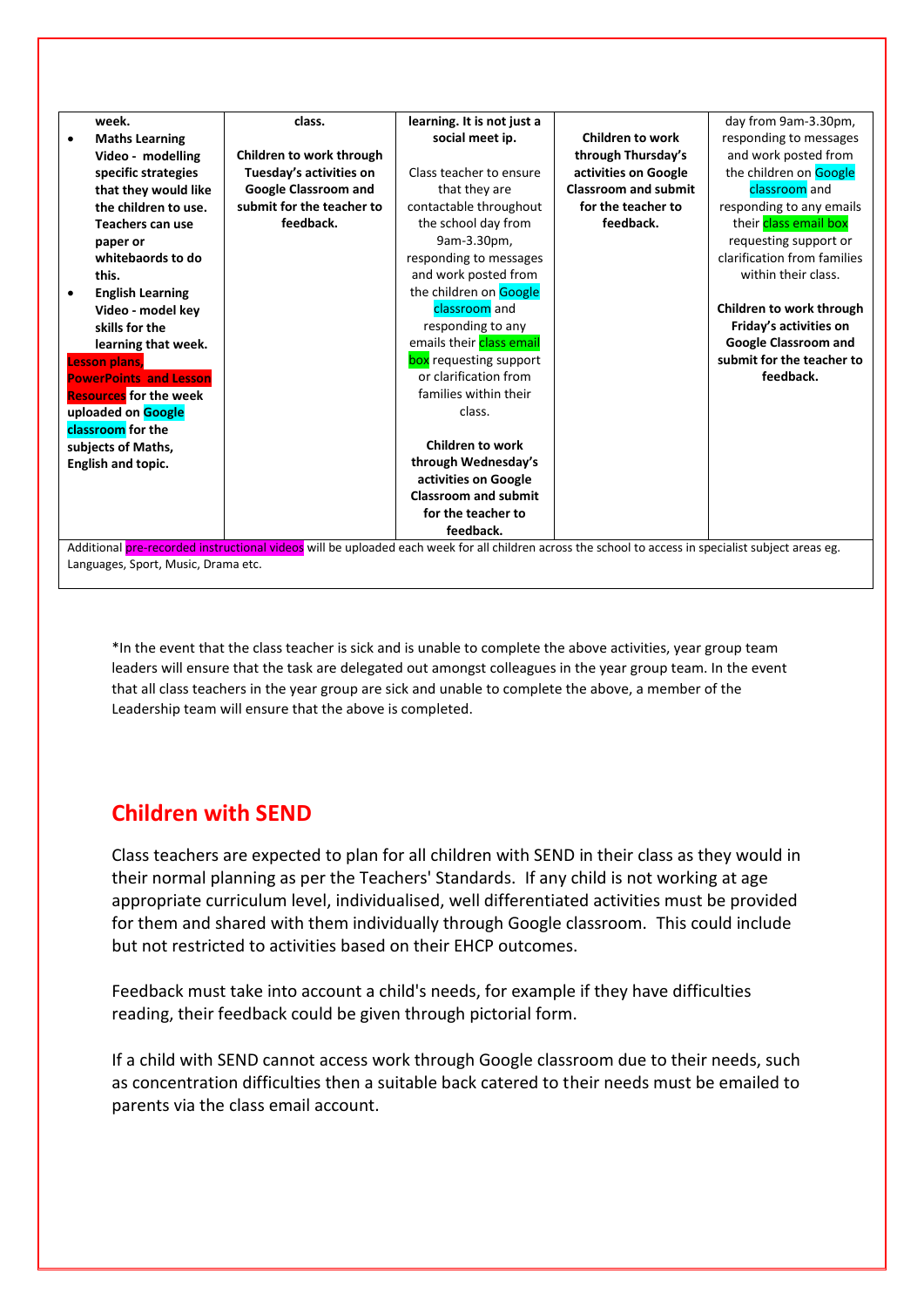Oak National Academy has specialist content for pupils with SEND. This covers communication and language, numeracy, creative arts, independent living, occupational therapy, physical therapy and speech and language therapy.

## Example Weekly Remote Learning Timetable

## **Year 6**

ning challenge uploaded onto Google classroom

- Timetable Rockstars 10 minutes
- Find 10 synonyms in a thesaurus which mean similar to the word 'quiet'

#### **Pre-recorded videos uploaded onto Google classroom**

- **Video 1** setting the scene, greet the class and explain that this week we will be learning how to use a written method for subtraction, writing a diary entry, learning about the function of the heart and what it means to be a good friend. Explain to the children that there are 5 Maths activities, 5 English, 1 Science and 1 PSHE
- **Video 2**  Maths Video. Model how to use the written method for subtraction. First example contains no exchange. Second example – exchange from the tens to the hundreds column. Third example including decimals. Fourth example – missing digits.
- **Video 3**  English Video features of Diary Writing. Shared Read of an example of a diary entry. Model how to underline the key features of diary entries.
- Upload Maths Lesson Plan and PowerPoint for the week Lesson plans, PowerPoints and Lesson Resources for the week uploaded on Google classroom for the subjects of Maths, English and topic.
- **Monday Maths Activity** Column Subtraction for whole number, plenary SATs question
- **Monday English Activity** Read through example of a diary entry and highlight the key features. Children create a poster showing the key features of dairy – including text, language, layout features
- **Monday Science** Watch the video from BBC Bitesize about the function of the Heart. Children create a labelled diagram of the heart.

Additional pre-recorded instructional videos will be uploaded each week for all children across the school to access in specialist subject areas eg. Languages, Sport, Music, Drama etc.

**Day 2**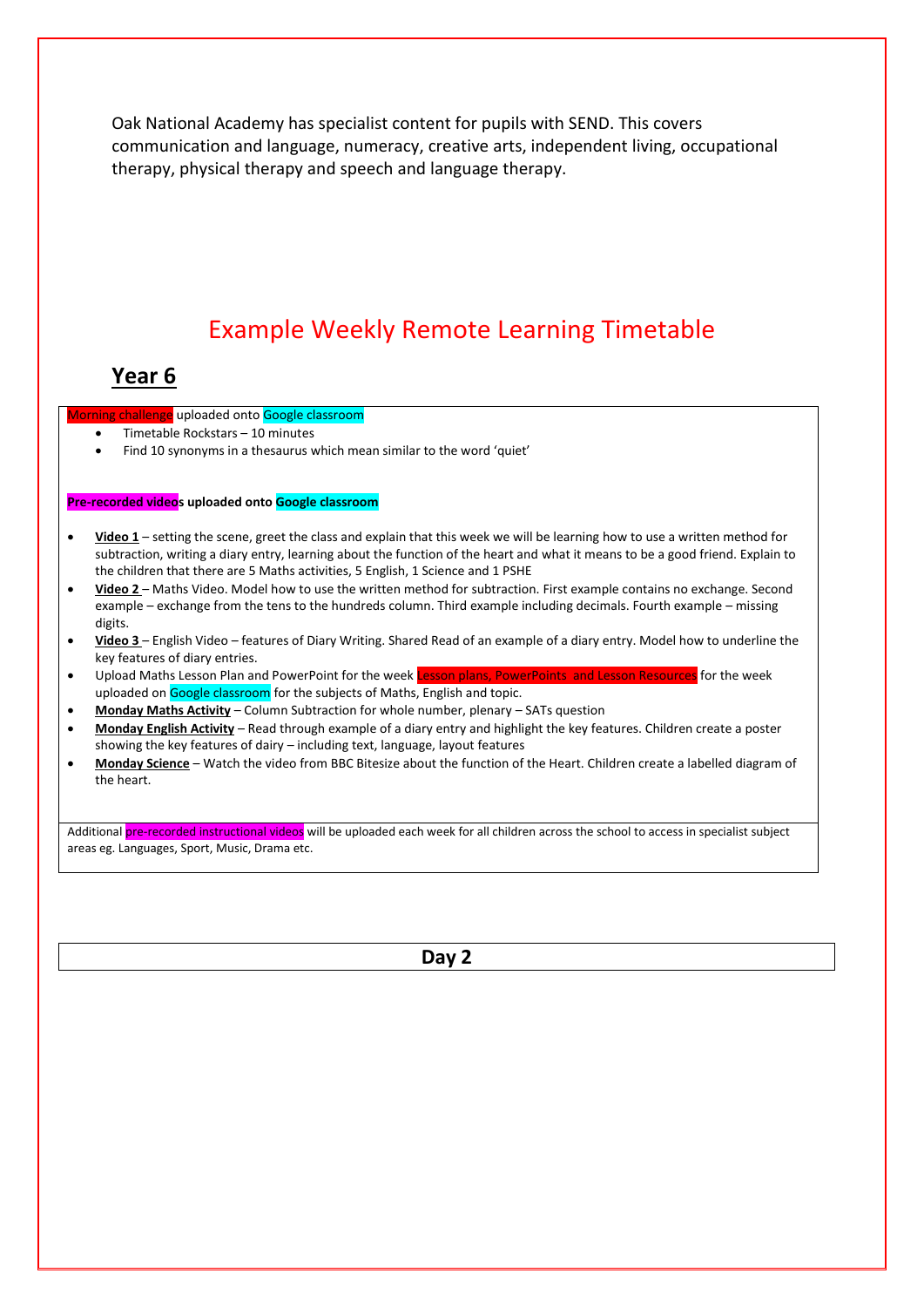orning challenge uploaded onto Google classroom

- Practice 7 and 8 times table.
- Use a dictionary to find 10 new words and write them in sentences
- **Tuesday Maths Activity -** Written Subtraction calculations including exchange. Plenary includes a SATs problem.
- **Tuesday English Activity –** Plan a diary entry based on The Heart and the Bottle. Provide children with a planning frame and an example planning frame completed.
- **Tuesday PSHE –** what makes a good friend? Children read the story provided. How did Gina demonstrate that she was a good friend? Children create a job advert for a friend. Children use the writing frame provided.

**Children to write down one thing they have done well and one thing they need more help with in preparation for the video chat tomorrow.**

**Class teacher to ensure that they are contactable throughout the school day from 9am-3.30pm, responding to messages and work posted from the children on Google classroom and responding to any emails their class email box requesting support or clarification from families within their class.** 

**Children to work through Tuesday's activities on Google Classroom and submit for the teacher to feedback.** 

## **Day 3**

Morning challenge uploaded onto Google classroom

**Class teacher to host small group live online meetings with children to provide further guidance and any additional modelling that the children might need to support them with their learning for the week. (3x groups of 10 children for 20 minutes) The purpose of the live online meetings is for the teacher to support with the children's learning. It is not just a social meet ip.** 

Class teacher to ensure that they are contactable throughout the school day from 9am-3.30pm, responding to messages and work posted from the children on Google classroom and responding to any emails their class email box requesting support or clarification from families within their class.

Live meetings – children to share what they have found difficult. Teacher could model how to use column subtraction for decimals.

**Wednesday Maths Activity** – Children work through column subtraction involving decimals. **Wednesday English Activity** – children begin to write their diary entry. Children use their plan and the features of diary entries to write their first draft.

**Children to work through Wednesday's activities on Google Classroom and submit for the teacher to feedback.**

**Day 4**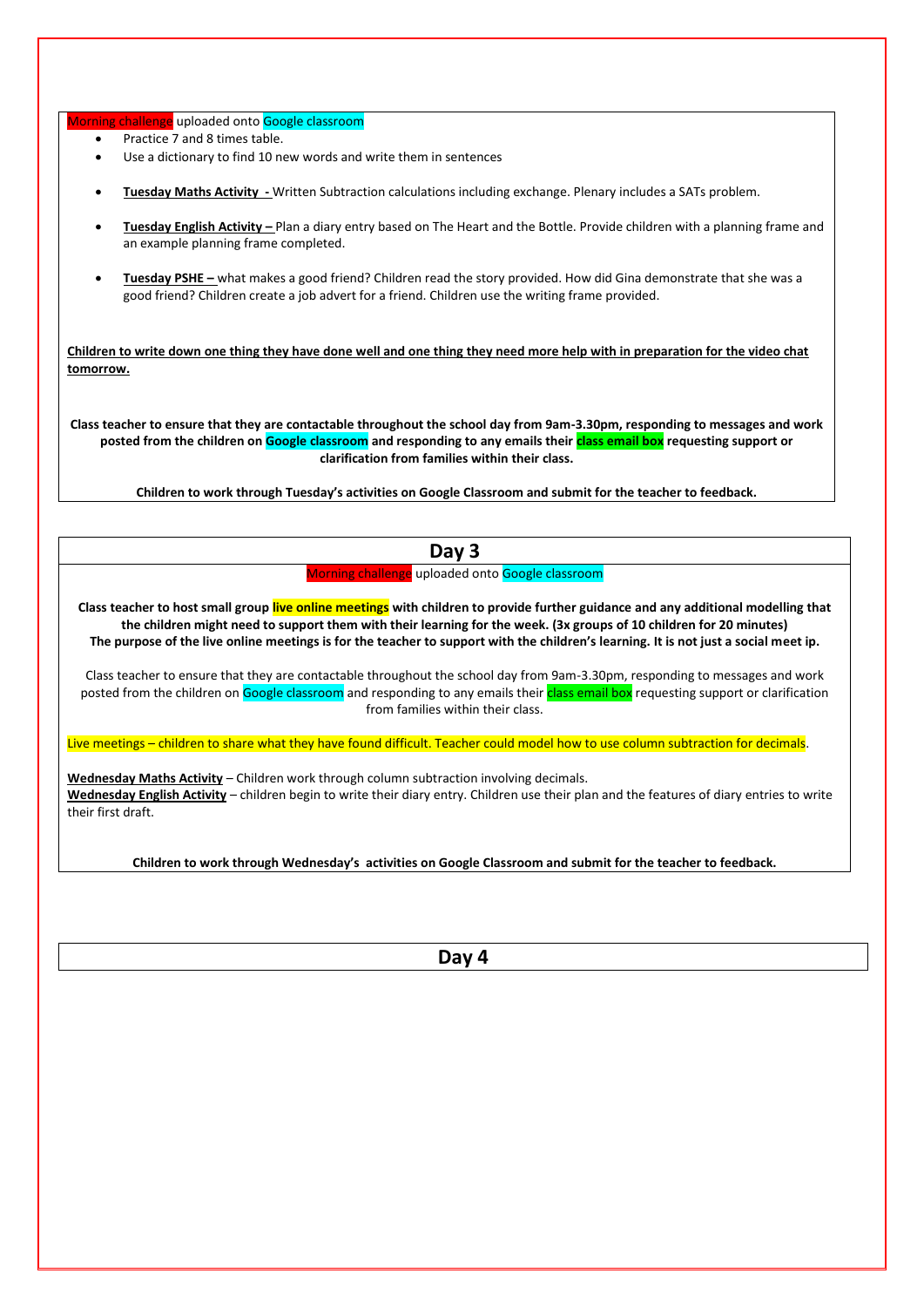Morning challenge uploaded onto Google classroom

**Class teacher to ensure that they are contactable throughout the school day from 9am-3.30pm, responding to messages and work posted from the children on Google classroom and responding to any emails their class email box requesting support or clarification from families within their class.**

#### **Children to work through Thursday's activities on Google Classroom and submit for the teacher to feedback.**

**Thursday Maths Activity** – children go through the live video from Monday and the Powerpoint. Children then practise solving written subtraction with missing digits.

**Thursday English Activity** – Children go through their diary entry from yesterday. Children go through the PowerPoint for English and edit and improve their diary entry.

## **Day 5**

Morning challenge uploaded onto Google classroom

**Class teacher to host social live online meeting with the children to provide a summary of that week's learning and to provide an opportunity for the children to share any work they are particularly proud of (2x groups of 15 children for 30 minutes) Children to share their diary entries and do a version of peer evaluation.**

Class teacher to ensure that they are contactable throughout the school day from 9am-3.30pm, responding to messages and work posted from the children on Google classroom and responding to any emails their class email box requesting support or clarification from families within their class.

#### **Children to work through Friday's activities on Google Classroom and submit for the teacher to feedback.**

**Friday's Maths Activity –** children work through the PowerPoint on how to solve subtraction word problems. Children use their knowledge of subtraction to solve a variety of single and multi-step word problems. Activity 2 – work through the White Rose Reasoning problems. **Friday's English Activity –** Children re-draft their diary entry and publish in best. Children then write a contrasting diary entry showing the other character's point of view and experience.

## **In the event of a whole school closure/lockdown: Actions:**

- The school office will formulate a key worker list and contact parents.
- Parents will respond to the school office regarding whether their children need a place at the Key Worker Provision.
- The SENDco will contact vulnerable children with EHCPs or those who have a social worker to ascertain whether they need a place.
- The Leadership Team will create a rota for staff to supervise the Key Worker Provision
- The school office will still be accessible via admin email. This email inbox will be checked three times a day by a member of the office team.
- The school will communicate with families via the Groupcall Xpressions APP
- Parents can contact the school in an emergency via [parentpostbox@redbridgeprimary.redbridge.sch.uk](mailto:parentpostbox@redbridgeprimary.redbridge.sch.uk)
- Each class's email account to be activated by the Business Manager
- The Leadership Team will liaise with the Year Leaders on a daily basis.
- Staff meetings will be moved online weekly.
- If school is closed for all pupils then the school will switch to Remote Learning on Google Classroom.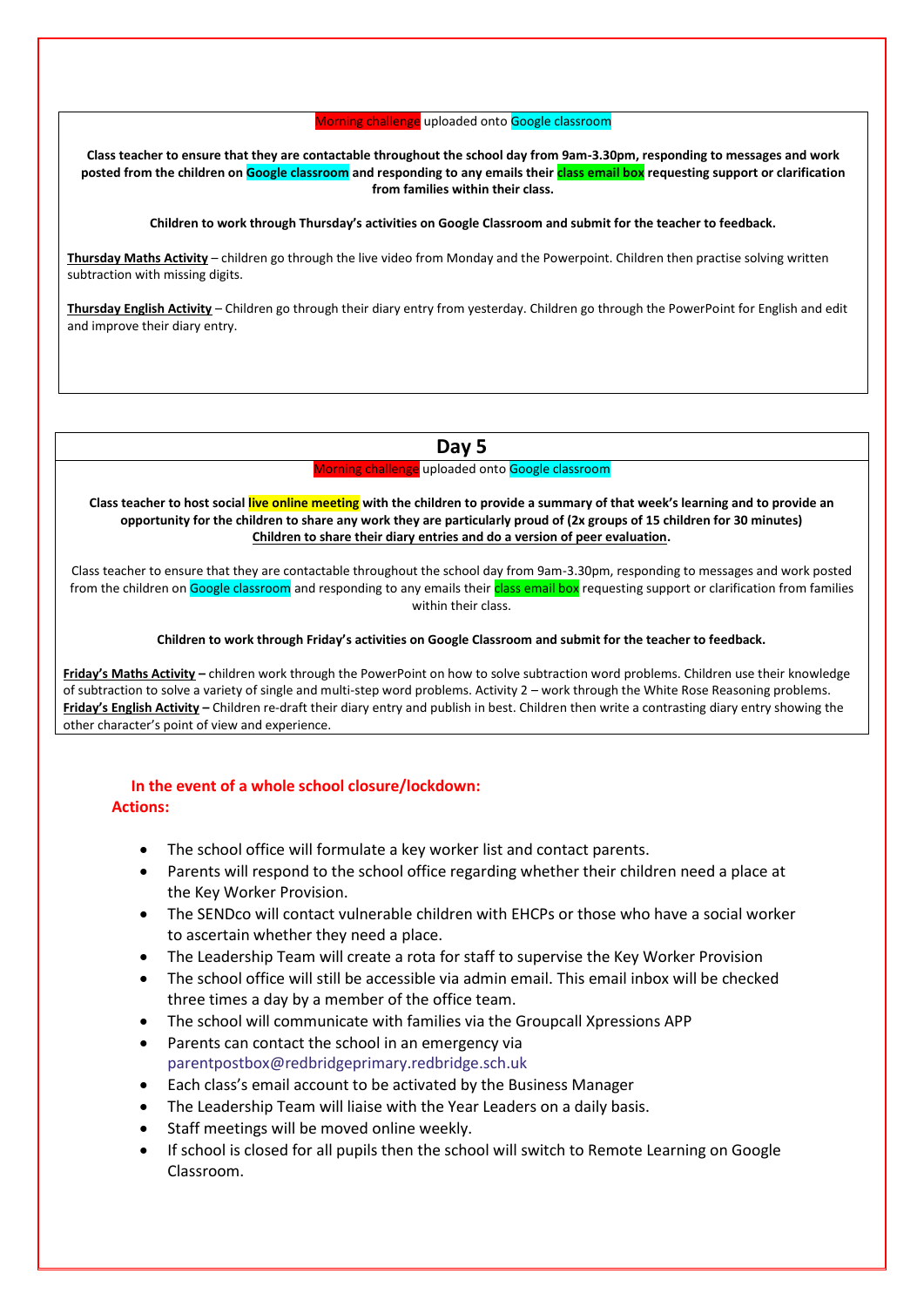- If the school remains open for Key Workers and vulnerable children, the school will switch to a rota system. Staff will be rota-ed on to cover the Key Worker Provision.
- The Remote Learning will continue as normal for all children at home.

## **If a child has to quarantine due to foreign travel:**

 Parents will be directed to Oak National Academy for work for the child to complete for the duration of the quarantine.

## **Coronavirus: planning for tiered local restrictions**

Here's what the 4 'tiers of restriction' will mean for our school and the actions we'll take for each one.

| <b>TIER</b>  | WHAT IT MEANS FOR OUR SCHOOL                                                                                                                                                                                                                               | <b>ACTIONS WE'LL TAKE</b>                                                                                                                                                                                                                                                                  |
|--------------|------------------------------------------------------------------------------------------------------------------------------------------------------------------------------------------------------------------------------------------------------------|--------------------------------------------------------------------------------------------------------------------------------------------------------------------------------------------------------------------------------------------------------------------------------------------|
| $\mathbf{1}$ | All schools: We'll remain open for all pupils.<br>Staff and visitors will be asked to wear face coverings<br>when moving around communal areas in school<br>where it's difficult to maintain social distancing,<br>unless they're exempt from wearing one. | <b>Face coverings</b><br>We'll share factsheets on face coverings<br>with parents and staff so that everyone<br>knows what to expect.<br>We'll put up this poster in areas of the<br>school, such as in classrooms, so that<br>people know how to properly remove<br>their face coverings. |
| 2            | Early years settings, primary schools, AP, special<br>schools and other specialist settings will remain<br>open full-time for all pupils.                                                                                                                  |                                                                                                                                                                                                                                                                                            |
| 3            | Early years settings, primary schools, AP, special<br>schools and other specialist settings will remain<br>open full-time for all pupils.                                                                                                                  |                                                                                                                                                                                                                                                                                            |
| 4            | All nurseries, childminders, mainstream schools,<br>colleges and other educational establishments<br>allow full-time attendance on site only to our<br>priority groups: vulnerable children and the<br>children of critical workers. All other pupils      | <b>Vulnerable pupils</b><br>We'll strongly encourage vulnerable<br>pupils to continue attending school.<br>To do this, we'll:<br>• Work with our local authority (LA)                                                                                                                      |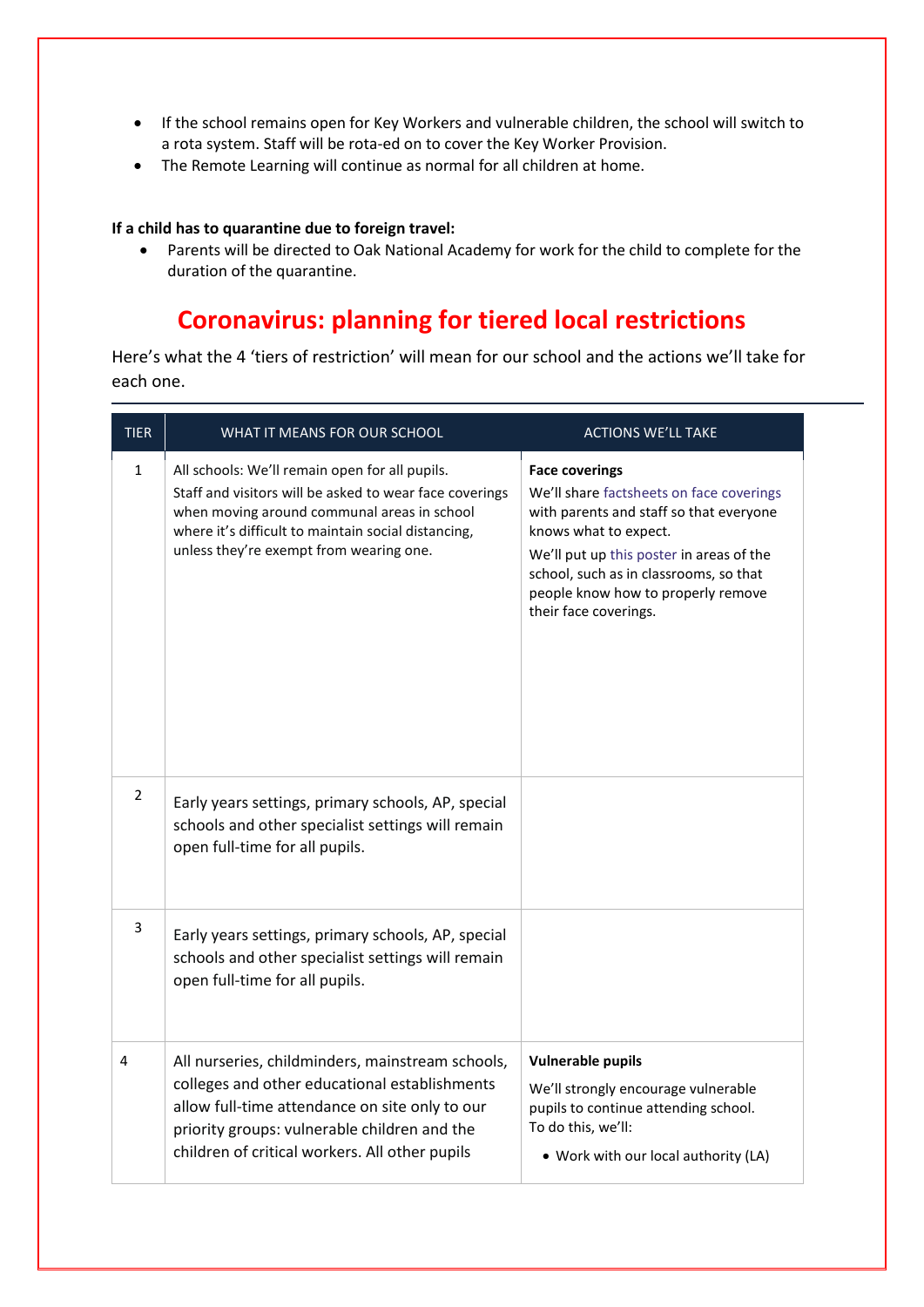| <b>TIER</b>                              | WHAT IT MEANS FOR OUR SCHOOL                                                                                                                                                                           | <b>ACTIONS WE'LL TAKE</b>                                                                                                                                     |  |
|------------------------------------------|--------------------------------------------------------------------------------------------------------------------------------------------------------------------------------------------------------|---------------------------------------------------------------------------------------------------------------------------------------------------------------|--|
|                                          | should not attend on site. AP, special schools<br>and other specialist settings will allow for full-<br>time on-site attendance of all pupils. Remote<br>education to be provided for all other pupils | • Contact a pupil's parent or carer,<br>and (where applicable) social<br>worker if the pupil doesn't attend,<br>to find out why and discuss their<br>concerns |  |
|                                          | All other schools including Redbridge Primary                                                                                                                                                          | <b>Free school meals</b>                                                                                                                                      |  |
|                                          | • We'll only remain open for vulnerable<br>pupils and the children of critical workers                                                                                                                 | We'll work with ISS to prepare meals<br>or food parcels for all pupils eligible<br>for free schools meals, whether they                                       |  |
| • We'll provide remote education for all |                                                                                                                                                                                                        | are at home or on-site.                                                                                                                                       |  |
|                                          | other pupils                                                                                                                                                                                           | <b>Staffing Requirements:</b>                                                                                                                                 |  |
|                                          | • We'll maintain the same rules on face<br>coverings on-site as in tier 1                                                                                                                              | In the event of a rota system we will<br>have 1 staff member per                                                                                              |  |
|                                          |                                                                                                                                                                                                        |                                                                                                                                                               |  |

## **Sources**

We produced this template based on the following sources (all information is up to date as of 4 September 2020):

- [COVID-19 contain framework: a guide for local decision-makers,](https://www.gov.uk/government/publications/containing-and-managing-local-coronavirus-covid-19-outbreaks/covid-19-contain-framework-a-guide-for-local-decision-makers#annex-3-tiers-of-national-restriction) GOV.UK DHSC
- [How schools can plan for tier 2 local restrictions,](https://www.gov.uk/government/publications/how-schools-can-plan-for-tier-2-local-restrictions) GOV.UK DfE
- [Guidance for full opening: schools,](https://www.gov.uk/government/publications/actions-for-schools-during-the-coronavirus-outbreak/guidance-for-full-opening-schools) GOV.UK DfE

## **Process in the event of a local or national outbreak**

If nationally or locally e.g. a whole authority or ward or educational provision sees a spike in infection rates that is resulting in localised community spread of a disease such as Coronavirus, Redbridge Primary School will work closely with appropriate authorities to decide which measures to implement to help contain the spread. The Department for Education will be involved in decisions at a local and national level affecting a geographical area, and will work closely with the LA support our settings to follow the health advice. PHE health protection team or Redbridge Local Authority may advise a school or number of schools to close temporarily to help control transmission. This may involve remaining open only for vulnerable children and the children of critical workers, and providing remote education for all other students/interns which will be provided through our Google Classroom.

## **Closure due to staff absence**

It is possible that for a period of time, Redbridge Primary School will be open but a higher than normal number of staff may be absent. If high staff absence does become the case, we will do everything we can to remain open, but on the grounds of health and safety we may have to take the decision to close. However, this would be a last resort.

If the Head and both Deputies are absent for a prolonged period of absence ( eg 2 weeks isolation) then the school will need to close pending approval from Chair of Governors and the LA.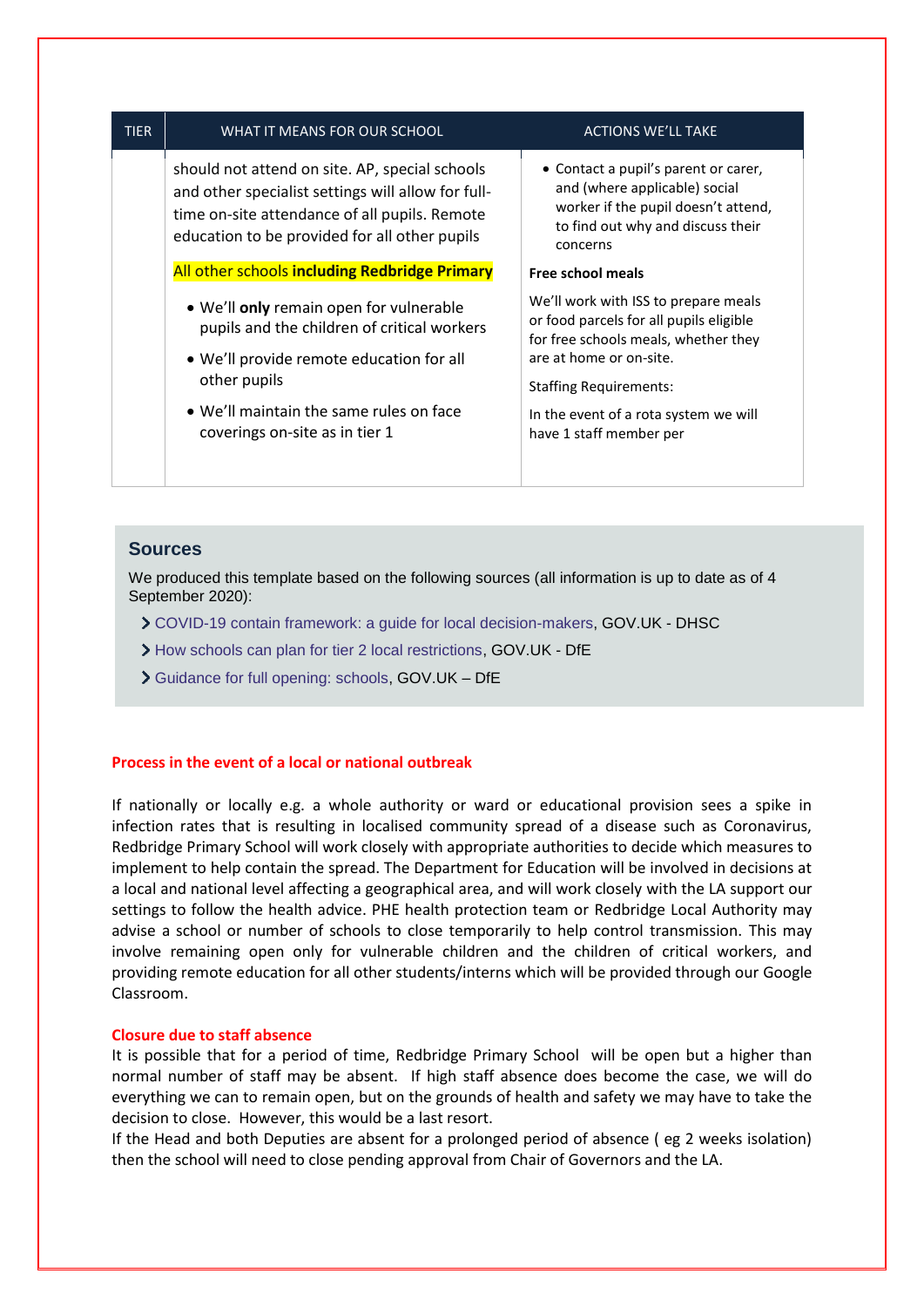If more than 50% of the teaching staff is absent, we will be unable to open the school on the grounds of Health and Safety.

## **Emergency Details**

## **A NEW PARENT EMAIL ADDRESS HAS BEEN SET UP [parentpostbox@redbridgeprimary.redbridge.sch.uk](mailto:parentpostbox@redbridgeprimary.redbridge.sch.uk) This is for parents to contact the school immediately in the case of a positive case.**

**If a member of staff tests positive they are to contact a member of the SLT immediately.**